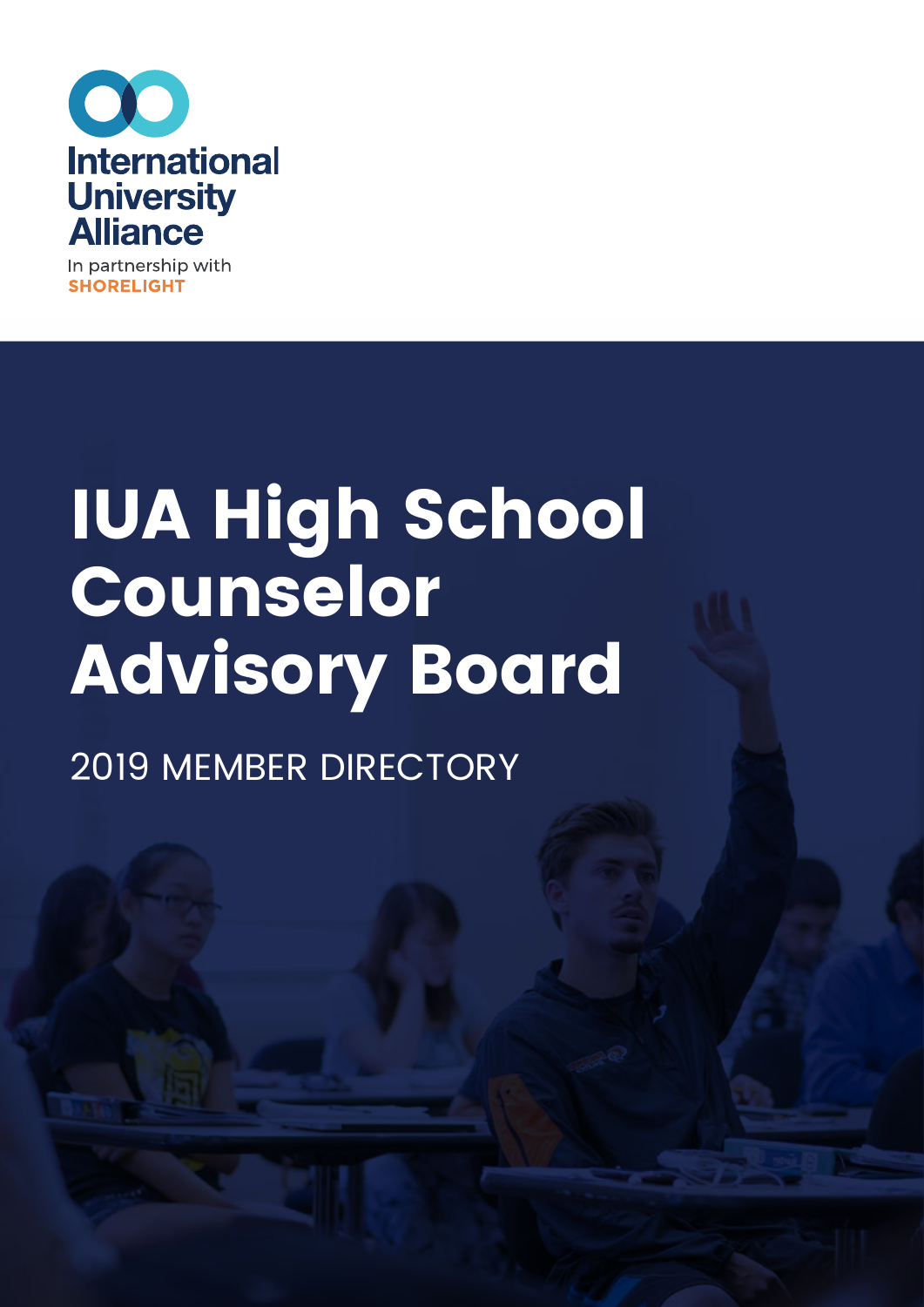### **International University Alliance**

In partnership with SHORELIGHT

#### **Tammy Alt**

**GREENSBORO DAY SCHOOL— GREENSBORO, NC** DIRECTOR OF COLLEGE COUNSELING Years of Counseling Experience: 7

tammyalt@greensboroday.org 336-288-8590

After working for 20 years in higher education as student affairs professional, I moved to the world of independent schools in 2013. At first, I served as a Dean of Students at Greensboro Day School, and my work consisted of a mix of academic advising, student affairs, and college counseling, but I quickly learned that I have a passion for college counseling. In 2017, I became the Director of College Counseling at Greensboro Day School and have grown professionally in inumerable ways as a result. Our school has a robust international student population, and they have been instrumental in my professional development. Personally, I am a proud mom of two intelligent and talented teenage girls and love to hike, kayak, camp, and explore with my husband and our girls. I also love to read both fiction and books about the college counseling and admissions worlds.

#### **Madeline Bergstrom**

**CHESHIRE ACADEMY—CHESHIRE, CT** DIRECTOR OF COLLEGE COUNSELING

I have spent more than 30 years at New Hampton School, an independent boarding school located in central New Hampshire. My varied roles prepared me well to support students and families through the ever-changing world of college admission. I graduated from Colby College with a BA in American Studies and a Certificate in Education. At Colby, I was a college athlete and continued my passion for athletics as a varsity soccer, basketball, and tennis coach at New Hampton **School.** 

Years of Counseling Experience: 3 years on the high school, 15 on the college side madeleine.bergstrom@cheshireacademy.org

203-272-5396

Madeleine has been a higher education professional for nearly 18 years and began her career in college admission counseling. Before Madeleine moved to the secondary school side, she worked at an array of institutions with her most recent position at Western New England University where she served as the Associate Director of Admissions. In addition to her work in college admissions and college counseling, Madeleine has been a dedicated volunteer with the New England Association of College Admission Counseling and with the New England Transfer Association, holding a number of leadership positions in both organizations. Madeleine is currently the Director of College Counseling at Cheshire Academy, a small independent school located in Cheshire, CT. She is a fierce advocate for her



#### **Jennifer Berry**

**NEW HAMPTON SCHOOL— NEW HAMPTON, NH** DIRECTOR OF COLLEGE COUNSELING Years of Counseling Experience: 15 jberry@newhampton.org 603-677-3505

**AMERICAN HEBREW ACADEMY— GREENSBORO, NC** DIRECTOR OF COLLEGE & CAREER **COUNSELING** 



I have experience with curriculum design and academic advising, having served as the Director of Studies for eight years. In this role, I embraced curricular growth and initiatives, enhanced student learning through successful technology integration, customized learning opportunities, implemented the IB Diploma Programme, and strategically designed an academic skill continuum. In my seven years as the Director of College Counseling, I have shepherded hundreds of students to acceptances at more than 750 colleges and universities. I have a keen understanding of standardized testing protocols, learning differences, athletic recruiting, and international student college application processes. My specialty in application support is the college essay. As a highly experienced high school English teacher, my passion lies in the student narrative and helping students bring an authentic and effective voice to their college essays. Additionally, I have visited more than 100 college campuses to enhance my work in guiding students and families as well as to forge working relationships with college admission counselors.



**I attended the fly-in to University Illinois Chicago and LSU in November 2018. The trip was exceptionally well planned, and the IUA hosts were beyond welcoming and generous. During the fly-in, the participants were able to connect with IUA staff and representatives at each campus. The trip allowed for in-depth tours of both UIC and LSU, and I returned home very familiar with both campuses and the benefits of IUA partnerships. The fly-in was a valuable professional experience, and I look forward to participating in the future.**

– Elizabeth Frosini, Wyoming Seminary

students and believes in meeting her students where they are in order to find the best fit for their post-secondary opportunities. Madeleine, her husband (who works in College Admission), and their 8-year-old daughter live on campus in a senior and post-graduate boys dorm and have fully embraced the boarding school lifestyle.

#### **Rebecca Chabrow**

Years of Counseling Experience: 8 rchabrow@aha-net.org 336-217-7045

Academy (AHA) as Director of College & Career Counseling in 2017. AHA, the world's only college preparatory Jewish boarding school, draws students from all over the United States and around the world, boasting a 50% international population. Prior to working at AHA, Rebecca earned her B.A. in Interpersonal Communications from the University of Delaware, her M.A. in Counseling from Montclair State University, and a post-graduate Certificate in College Counseling with distinction from UCLA Extension. After graduate school, Rebecca began her career working as a high school counselor at New Milford High School in Bergen County, NJ. She then joined the faculty and leadership team at the Benjamin Franklin International School (BFIS) in Barcelona, Spain, as their HS/College Counselor. BFIS, an American international school, is one-third American, onethird Spanish, and one-third international. After two years at BFIS, Rebecca returned to the United States where she learned college counseling best practices while working with Marks Education, a premier independent college counseling company based in the Washington, D.C. area. Rebecca is excited to be joining the International University Alliance (IUA) Advisory Committee. She attended a fly-in to Auburn University and Florida International University (FIU) and was extremely impressed by their programs offered to international students. Upon her return, she recommended FIU to a student, and she is now enrolled in their program. Another

student also won the U.S. News Global Education Scholarship and is currently attending American University.



#### **Elizabeth Frosini**

**WYOMING SEMINARY COLLEGE PREPARATORY SCHOOL— KINGSTON, PA** ASSOCIATE DIRECTOR OF COLLEGE GUIDANCE

Rebecca Chabrow joined the faculty of the American Hebrew Elizabeth (Liz) Frosini is Associate Director of College Guidance at Wyoming Seminary (Sem) in Kingston, Pennsylvania, where she has worked since 2010. In her role at Sem, Liz serves as college counselor, test coordinator, yearbook advisor, residential faculty, service day coordinator, and more. In 2017, Liz traveled to Asia to meet with current Sem parents in China, Taiwan, and Hong Kong to familiarize them with the college admission landscape in the United States and to develop meaningful relationships on behalf of the school. Currently, Liz serves on the Executive Committee of the Pennsylvania Association for College Admission Counseling (PACAC) as the Chair of the College Fairs Committee, and she is also a member of NACAC, ACCIS, TABS, and PAIS. Liz has presented at the PACAC Conference, NACAC Conference, and NAFSA Conference on various topics in college admission including high school visits, standardized testing, and most frequently, supporting international students in the college admission process. Liz began her career in college admission counseling at her alma mater, The George Washington University (GWU), where she earned her Bachelor's and Master's degrees in Business Administration. From 2007 until 2010, Liz worked as Assistant Director of Undergraduate Admission at GWU where she coordinated the counselor fly-in program, planned yield events for admitted students, and managed recruitment and application review in Arizona, Wisconsin, Connecticut, Michigan, Ohio, and Maryland. In her free time, Liz enjoys cooking, traveling, running, and spending time with her family.



Years of Counseling Experience: 12 efrosini@wyomingseminary.org 570-270-2100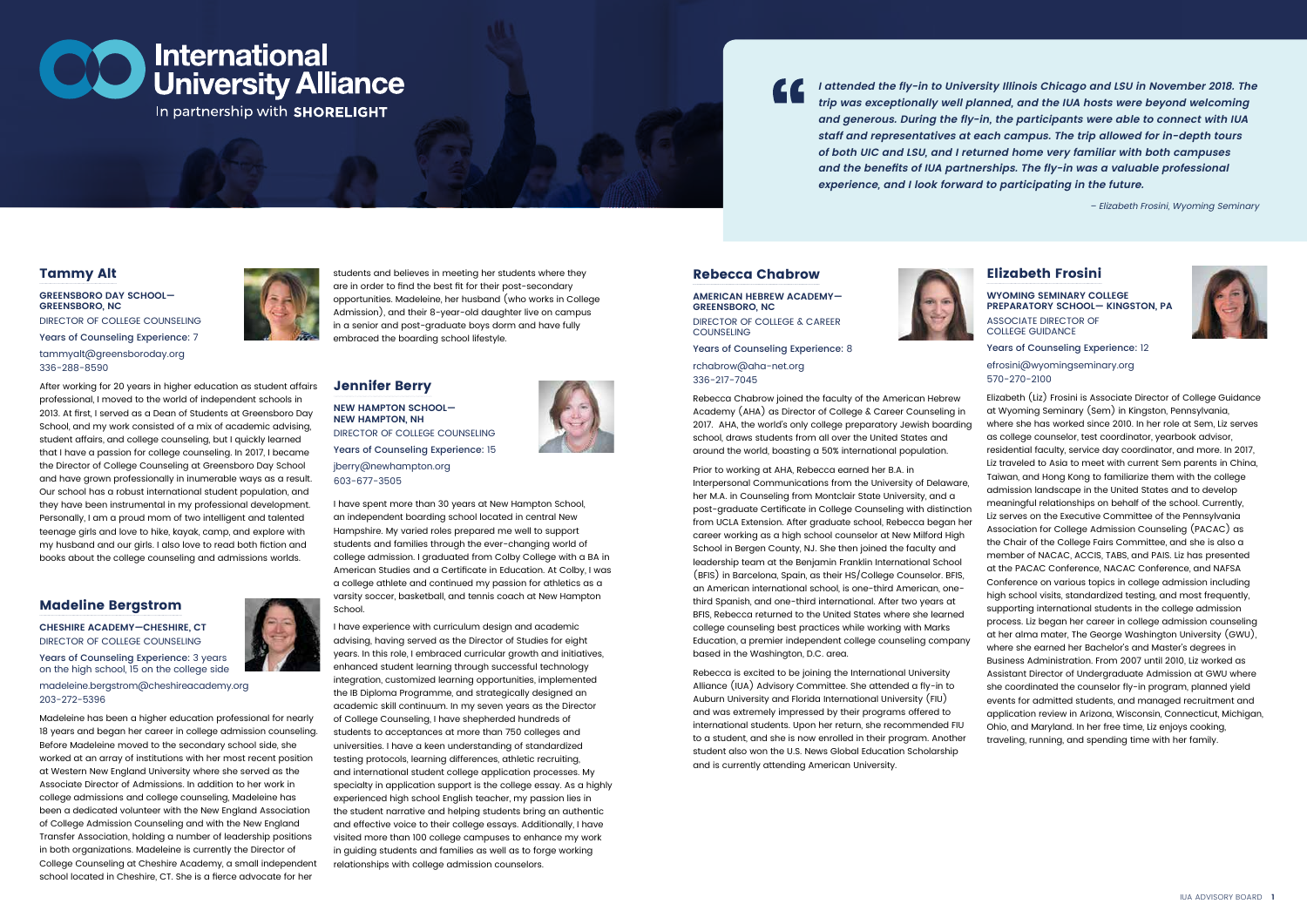## **International University Alliance**

In partnership with SHORELIGHT

#### **David Han**

**REDLANDS CHRISTIAN SCHOOLS/ ARROWHEAD CHRISTIAN ACADEMY— REDLANDS, CA**

DIRECTOR OF INTERNATIONAL STUDENT PROGRAM

Years of Counseling Experience: 17 years of international program administration

dhan@redlandschristian.org 909-793-0601

I have served RCS and Arrowhead Christian Academy upper school for over two decades and have been in the position of Director of the International Student Program since 2003. I am proud to be a Christian educator and am grateful to have served students at ACA for the past 20 years. I have visited China and Korea each of the past 13 years (as well as Vietnam, this year) to build relationships with our students' parents and partners. My main focus is on building students' character and helping them prepare for college, which is why I am excited to be a part of the IUA Advisory Board.

As for my background, I moved to the United States from South Korea at age 15. I earned a high school diploma and then a B.A. in Asian Studies from Cal State Long Beach, where I also played volleyball. Volleyball has been a major part of my life, as I was once a member of the Korean men's Olympic team and have continued coaching club and high school teams to the present day. My two sons have been ACA students, one graduating in 2018 and the other set to graduate in 2021. I look forward to working with everyone on the IUA Advisory Board to better serve students in and around our community.



#### **James Luciano**

**LEMAN MANHATTAN PREPARATORY SCHOOL—NEW YORK, NY** UPPER SCHOOL COLLEGE COUNSELOR Years of Counseling Experience: 16



J.Luciano@lemanmanhattan.org 646-698-8954 x612

#### **David T. Hooks, EdD.**

**CATS ACADEMY BOSTON— BRAINTREE, MA** DIRECTOR OF COLLEGE COUNSELING Years of Counseling Experience: 10

dhooks@catsboston.com 857-400-9685



I have been working in the college admissions and counseling field for the past 16 years. While in admissions, I worked at The Sage College of Albany, Union College, Hobart and William Smith Colleges, and The Cooper Union for the Advancement of Science and Art. As an Admission Officer, I focused on recruiting and admitting diverse student populations as the Coordinator and Director of Multicultural Admissions, HEOP/Opportunity Program Admissions, as well as International Admissions. I have enjoyed the transition to the high school side and have worked at the Solomon Shechter School of Westchester as an Associate Director of College Counseling, and I am currently the Upper School College Counselor at Leman Manhattan Preparatory School, an IB World International School in the financial district of New York City. I have been very active within a variety of professional organizations such as NACAC NYSACAC, The College Board, and NYSAS. I was a first-generation college student and attended The College of Saint Rose in Albany, NY with a double major in Spanish and Communications and a minor in Education. I received my Master's in School Counseling from Russell Sage College in Troy, NY. In my free time, I enjoy traveling and have visited 40 different countries and 43 states in the U.S. A fun fact is that I am a member of "Circumnavigators," a membership given to travelers who have moved around the world in one continuous direction! I joined Kents Hill School in 2016 following 18 years in college admission that included tenures with Hawaii Pacific University (HI), Bradley University (IL), and Simmons College (MA). Prior to my work in college admission, I began my career in 1998 with the experiential education and a gap-year program, Up with People, based in Denver, CO. An alumnus of the program, I maintain a love for travel and experiencing new cultures. A champion of experiential learning, I currently serve on the Advisory Board for Verto Education. During my 14 years as a regional admission officer, I was an active member of the New England Area Regional Representatives (NEARR) and served as the inaugural Executive Chair from 2010-2014. In 2012, I served as an assembly delegate alternate for the New England region of the National Association of College Admission Counselors (NACAC). I also served as subcommittee chair for the Boston 2017 National Conference. Regionally, I have served the New England Association for College Admission Counseling (NEACAC) as a planning committee member/subcommittee chair for the Annual Meeting and Conference and as the on-site chair for the Advanced Secondary School Counselors' Summer Institute. I live on the campus of Kents Hill School with my wife, Cindy, and our two children, Hannah (13) and Rylan (7).

I grew up in Dayton, Ohio, attended Guilford College for my BA, and taught public school for six years before returning to Guilford as an adjunct professor and assistant lacrosse coach. I got my Master's in Education from UNC-G, where I studied sport psychology and sociology, minoring in counseling. My terminal degree was a Doctorate in Education Administration from the University of Pennsylvania. Along the way, I have had the pleasure of teaching and coaching at the secondary level at several fine schools. My passion is working with and for young people to help them find a great educational path toward their future. My favorite poem is "The Bridge Builder" by Miss Will Allen Dromgoole. It is worth a look: https://www.poetryfoundation.org /poems/52702/the-bridge-builder. I guess you could say that being a bridge builder to the future for my students is my mantra. It is what I hope I am as an educator, at least to some degree.



#### **Jeff McAdam**

**KENTS HILL SCHOOL— KENTS HILL, ME** ASSOCIATE DIRECTOR OF COLLEGE COUNSELING Years of Counseling Experience: 3 years as a school-based college counselor, 18 years as a college admission counselor

jmcadam@kentshill.org 207-685-1688

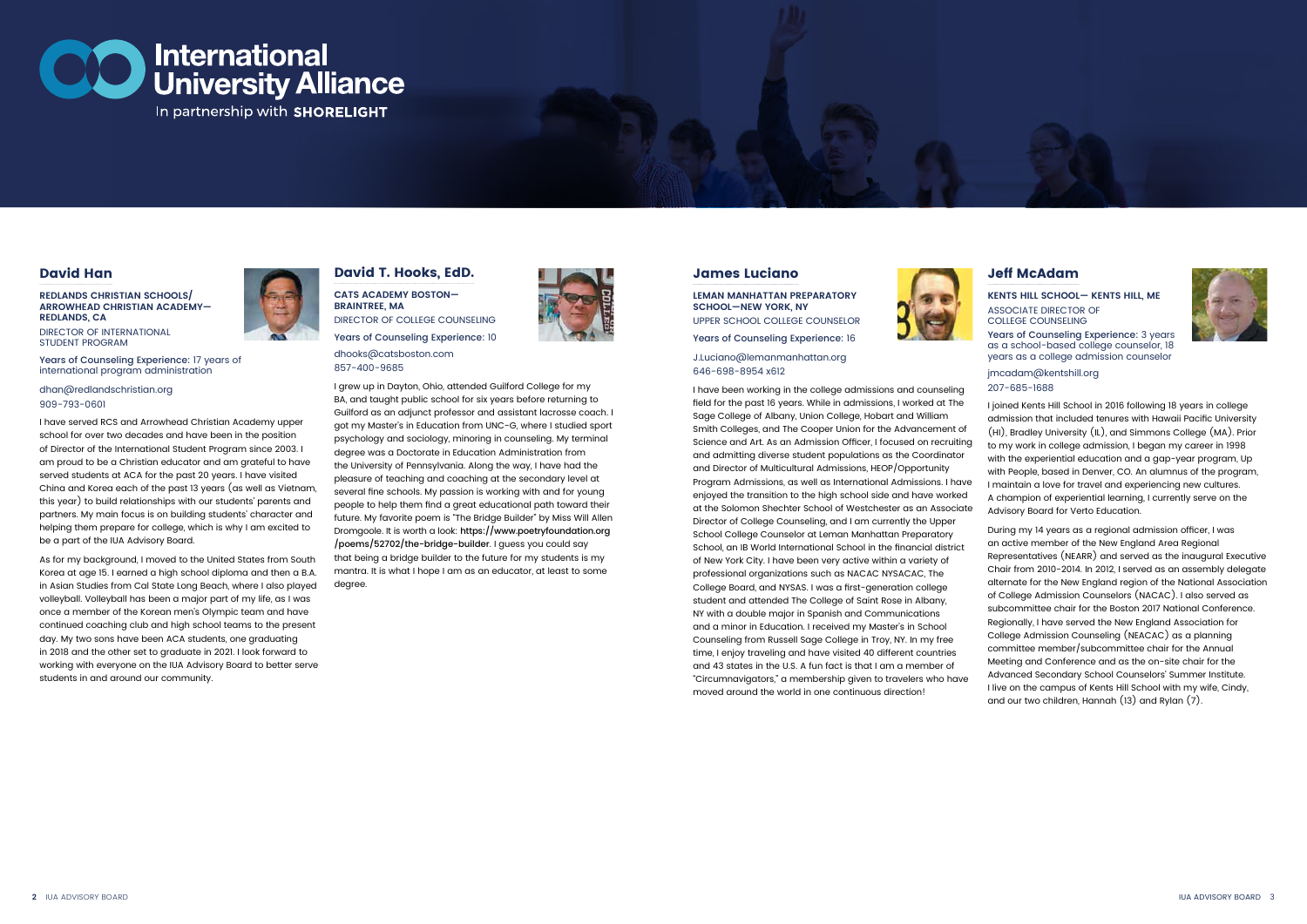# **International<br>University Alliance**

In partnership with SHORELIGHT



#### **Daniel Monahan**

**ST. ANDREW'S-SEWANEE SCHOOL— SEWANEE, TN** DIRECTOR OF COLLEGE COUNSELING Years of Counseling Experience: 19

dmonahan@sasweb.org 931-598-5651

Daniel Monahan is the Director of College Counseling at St. Andrew's-Sewanee School. In his role, Dan plans and administers all aspects of the college counseling process beginning with academic planning in the ninth grade and continuing with guidance through senior year and the college admission process. Dan is also the standardized testing coordinator at SAS and an assistant wrestling coach. Prior to joining SAS, Dan served Cheshire Academy, a co-educational boarding school in Cheshire, Connecticut, as the Director of College Counseling. He formerly served in senior leadership roles in admission and enrollment management at Stonehill College in Easton, MA and Daniel Webster College in Nashua, NH.

Dan is an active member in both the Southern Association for College Admission Counseling and the National Association for College Admission Counseling. Prior to relocating to the South, Dan was an active member of the New England Association for College Admission Counseling and was selected as a



#### **Diane Moss**

**AMERICAN HERITAGE SCHOOL— DELRAY, FL** INTERNATIONAL GUIDANCE COUNSELOR Years of Counseling Experience: 10+ diane.moss@ahschool.com 561-495-7272

I have been working at American Heritage as the International Guidance Counselor for five years and started working with the IUA four years ago. It has been a great experience thus far, and I look forward to continuing our working relationship for many years to come.

**I went on the Auburn University and Florida International University fly-in in March 2018 and was not only blown away by how great each of the campuses are, but also by the outstanding support system that the international students receive in the Auburn Global and Global FIU programs. If all students had the resources available to them that these international students have, then we would be seeing much higher retention and graduation rates. Upon returning from that trip I immediately had one of my students apply to FIU, and now she is there as a student in the Global First Year program at FIU. This year, I had many other students apply to that program, and from what I hear, at least one other plans to enroll!**

-Rebecca Chabrow, American Hebrew

Professional of the Year by the organization in 2016-2017. Dan has presented at regional, national, and international conferences on college counseling and admission topics ranging from management, NCAA recruitment, marketing, partnerships, and more.

Dan holds a B.A. in History from College of the Holy Cross, where he played Division 1-AA football, and an M.S. in Management Non-Profit Leadership from New England College. Dan and his wife Christine, a history teacher, live on the campus of St. Andrew's-Sewanee with their two sons.